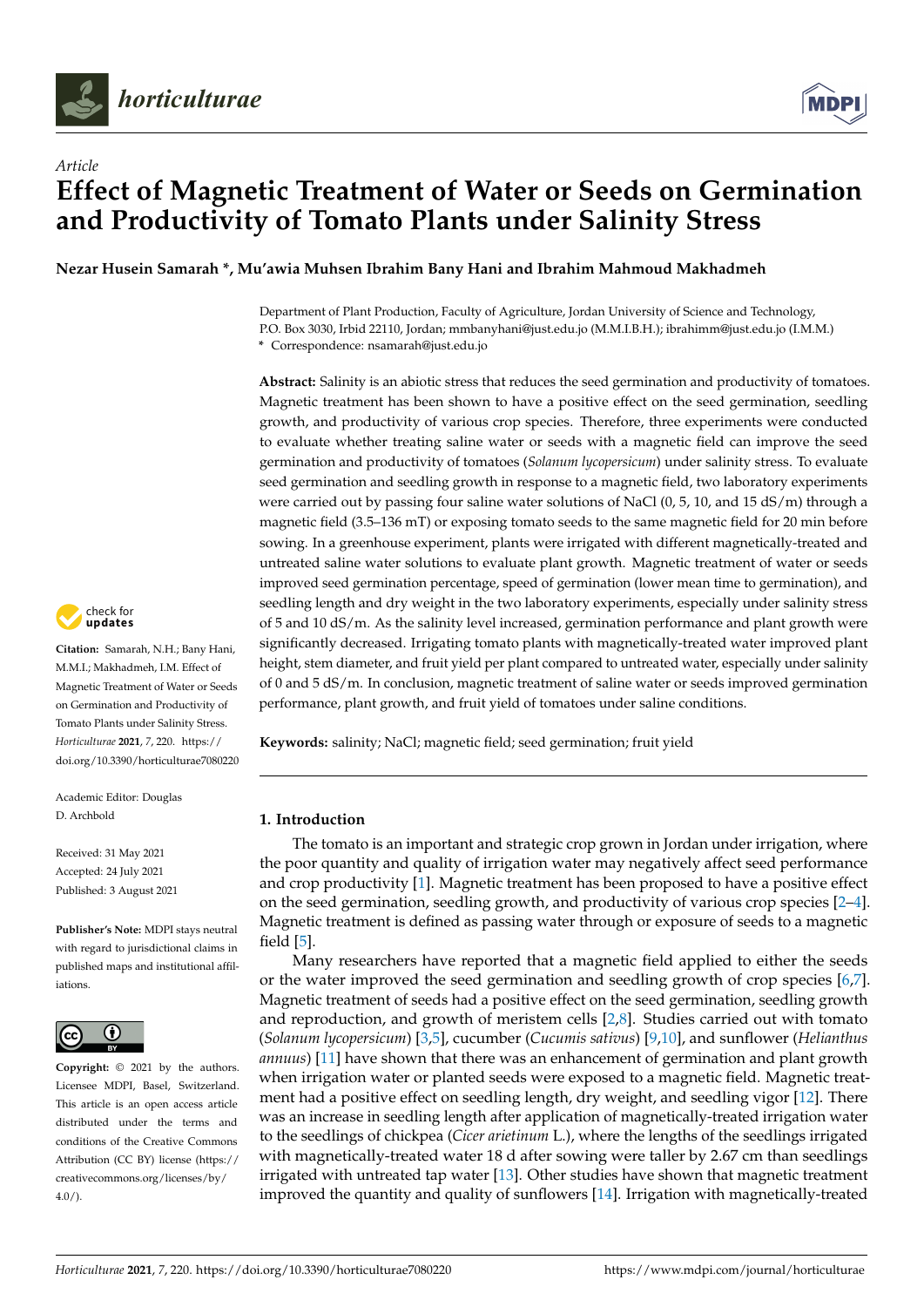water improved the productivity of various crops such as apricot (*Prunus armeniaca*), peach (*Prunus persica*), flame seedless grape (*Vitis vinifera*), and Thompson seedless grape (*Vitis vinifera*) as compared to those irrigated with untreated water [\[15\]](#page-9-14).

To our knowledge, not much information is available about the effect of magnetization of seeds or water on the ability of tomato seeds to germinate under different salinity levels. More research is also needed to test whether irrigating tomato plants with magneticallytreated saline solutions may improve plant growth and productivity under greenhouse conditions. Therefore, the objective of this study was to evaluate whether treating saline water or seeds with a magnetic field improved seed germination percentage, mean time to germination, seedling growth, plant growth and development, and fruit number and yield of tomato.

# **2. Materials and Methods**

## *2.1. Plant Materials and Magnetic Treatment*

Tomato seeds (*Solanum lycopersicum* cv. Thuraya) were used in this study. 'Thuraya' is a determinate F1 hybrid variety, medium to late in maturity (requiring 80–90 days after transplanting). Seeds were obtained from Trust Seeds Co. Ltd. Jordan. The seeds were stored at 5 ◦C until experimentation. A magnetic device (Omni Environmental Group, Sydney, Australia) was used to treat water or seeds with a stationary magnetic field. The magnetic induction of the device was in a range of 3.5–136 mT. The magnetic device for treating water or seeds consists of a 100 mm long polycarbonate pipe with an internal diameter of 22 mm. It contains two permanent magnets that are 50 mm in length, separated by a distance of 24 mm. A static nonuniform magnetic field was generated between the two permanent magnets.

## *2.2. Magnetic Treatment of Saline Water and Seed Germination*

Two laboratory experiments were conducted in the Seed Science and Technology Lab at Jordan University of Science and Technology, Irbid, Jordan, to study the effect of treating saline water or seeds with a magnetic field on seed germination percentage, mean time to germination, seedling fresh and dry weight, and seedling and shoot length. Four concentrations of saline solutions (0, 5, 10, and 15 dS/m) were prepared by mixing sodium chloride (NaCl) (Fisher Scientific UK Ltd., Loughborough, UK) with distilled water to reach the targeted electrical conductivity, which was measured by using an electrical conductivity meter (Cyberscan 510, International Trade Links Instrumentation Pvt. Ltd., Singapore, Malaysia).

In the first experiment, saline water solutions of 0, 5, 10, or 15 dS/m were either exposed to a magnetic field by passing the solutions through a magnetic device or left untreated. The magnetically-treated and untreated saline solutions were used to study the effect of salinity and magnetic treatments on seed germination of tomato. The standard seed germination test was conducted for tomatoes as described by the International Seed Testing Association (ISTA) [\[16\]](#page-9-15). Four replicates of 50 seeds were placed on three layers of filter papers in 12 cm glass Petri dishes. The germination papers were moistened with 8 mL of different magnetically-treated and untreated saline solutions (0, 5, 10, and 15 dS/m). The Petri dishes were covered with lids, enclosed in plastic bags, and distributed randomly inside an incubator set at 25 ◦C for 11 days. Seeds with radicle protrusions were counted on 2, 3, 4, 5, 6, 7, 8, 9, 10, and 11 days after planting to calculate mean time to germination using the following Equation (1):

$$
MTG = \sum (ni \times ti) / \sum ni,
$$
 (1)

where ni is the number of seeds with radicle protrusion at time ti, ti is the number of days from the beginning of germination, and  $\Sigma$  ni is the total number of germinated seeds. At the end of the germination test (11 d after planting), the final germination percentage was calculated, and seedling fresh and dry weight, seedling length, and shoot length were measured.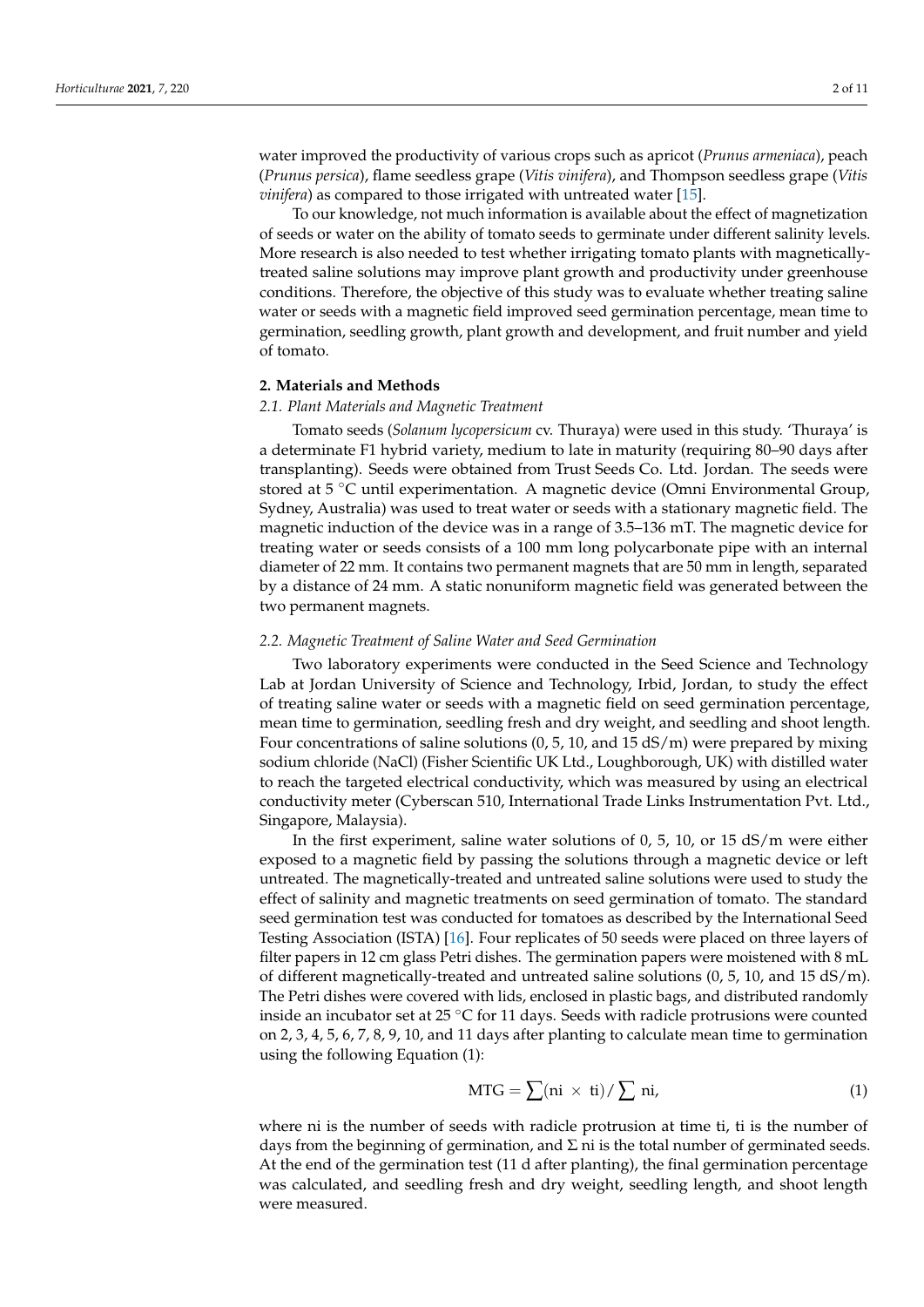In the second experiment, tomato seeds were either treated with a magnetic field by placing them inside a magnetic device for 20 min or left untreated. The magnetically-treated and untreated seeds were evaluated under different salinity levels (0, 5, 10, and 15 dS/m). A seed standard germination test was conducted for the tomato seeds as described by the International Seed Testing Association [\[16\]](#page-9-15).

# *2.3. Magnetic Treatment of Water and Plant Performance under Salinity*

Tomato seeds were planted in polystyrene trays filled with peat moss and perlite at a ratio of 2:1 at a vegetable nursery, Jordan Valley, Jordan. After 33 days, young seedlings were transplanted into plastic pots (30 cm in diameter, and a 25 cm depth) filled with a mixture of 2:1 of peat moss and perlite at a rate of one seedling per pot. Experiments were performed as a split-plot arrangement in a randomized complete block design (RCBD) with four blocks,  $4 \times 4$  rows in each block, and two pots for each treatment. The plants were irrigated using 8 different treatment combinations (magnetically-treated and untreated saline (NaCl) solutions of 0, 5, 10, and 15  $dS/m$ ). Pest and weed control and fertilizer application were performed following the recommended practices for commercially-grown tomatoes and as needed throughout the experiment.

Electrical conductivity (EC) and pH of irrigation water were measured before and after magnetic treatments.

#### *2.4. Growing Medium Measurements*

Growing medium EC and pH were measured at 72 days after transplanting (at the end of the experiment) for a 1:5 growing medium: water suspension by weighing 10 g air-dried growing medium from each pot in a glass beaker and adding 50 mL distilled water using a graduated cylinder. Then, the suspension was mixed well for 30 min to dissolve soluble salts. After 30 min, the pH for the mixture was recorded by putting a pH probe inside the mixture. The water solution was collected from the mixture by filtration to measure EC. The probes of the pH and EC electrodes were rinsed thoroughly before and after each measurement of the samples using distilled water.

## *2.5. Plant Growth Measurements*

Plant measurements were taken during and at the end of the growing season including plant height, stem diameter, shoot fresh weight and dry weight, and crop yield per plant (fruit number and fresh weight). Plant height was measured from the base of the plant to the growing tip, and the average of two plants was taken for each treatment at 10, 17, 24, 30, 37, 43, 50, 57, 64, and 72 d after transplanting. Plant diameter was measured for the plants at the end of growing season using a caliper to measure the average of tip, mid, and crown diameters from each plant and reported as an average of two plants per treatment per replicate. Shoot fresh and dry weight were taken at the end of the growing season by cutting the plants from the base and weighing them before and after oven-drying at 75 ◦C for 48 h. Fruit number and fresh weight were measured for fruits harvested throughout the experiment.

# *2.6. Statistical Analysis*

For each laboratory experiment, data were statistically analyzed using analysis of variance (ANOVA) of two-factor factorial in a completely randomized design using JUMP software. In the greenhouse experiment, data were analyzed as a split-plot arrangement in a randomized complete block design with 4 replications. Probabilities of significance among treatments and their interactions and Student's *t*-test ( $p \le 0.05$ ) were used to compare means within and among treatments in the laboratory experiments. The Least Significant Difference (LSD) at  $p \leq 0.05$  was used to compare the means of plant height among salinity or magnetic treatments at each sample date in the greenhouse experiment.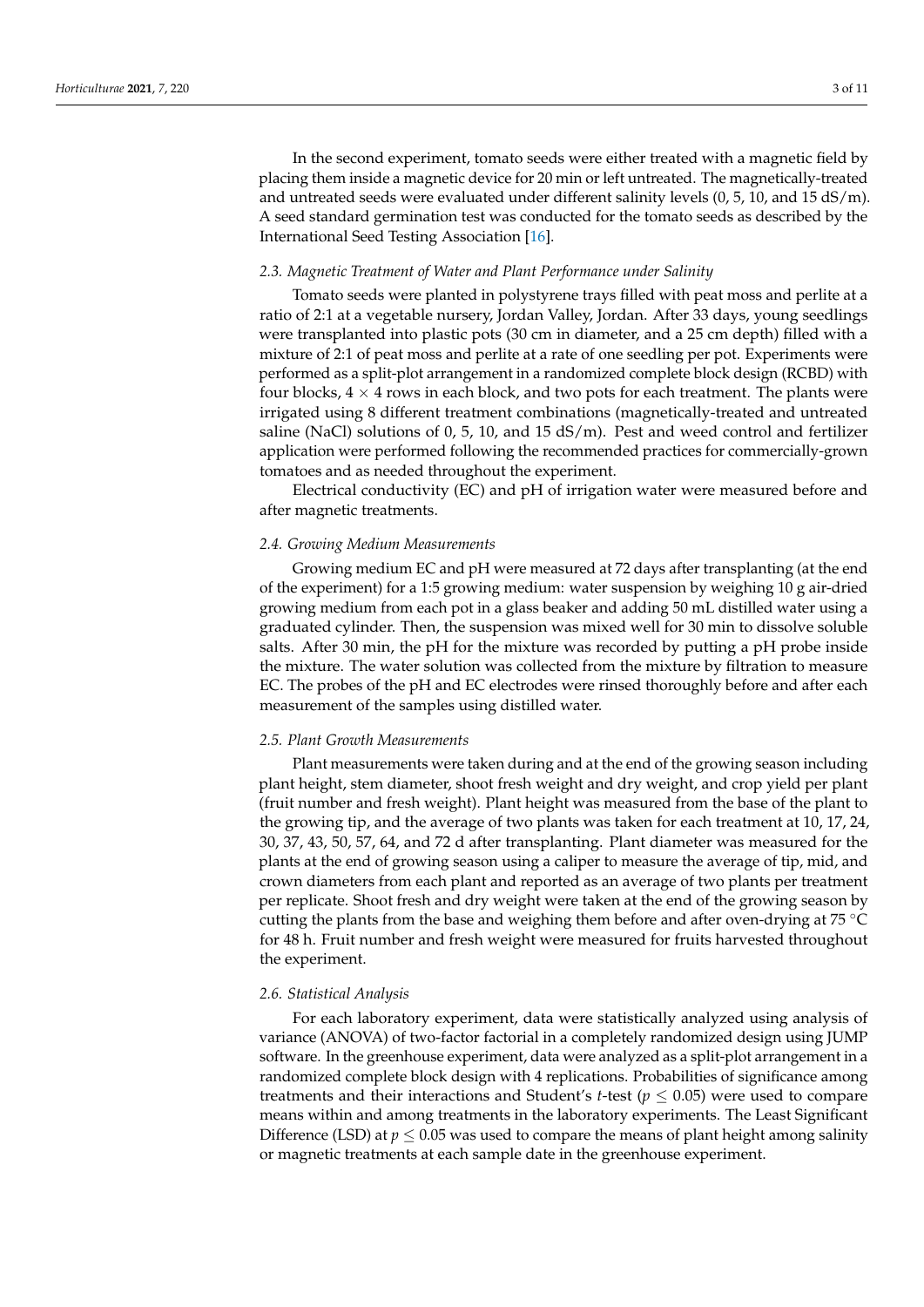# **3. Results**

## *3.1. Magnetic Treatment of Water and Seed Germination under Salinity*

Seed germination percentage, mean time to germination, seedling fresh weight, seedling dry weight, seedling length, and shoot length in standard germination exhibited significant responses to treatment combinations of different salinity levels and magnetic field treatments. The highest germination percentage was 94% in magnetically-treated water and zero salinity with no significant difference from untreated water (90%) and magnetically-treated water at 5 dS/m salinity (91%). On the other hand, the lowest germination percentage was 69% in the untreated 15 dS/m salinity water. However, the magnetically-treated 15 dS/m treatment combination had a higher germination percentage (77%) compared with untreated at same level of salinity (Table [1\)](#page-3-0). Generally, seeds incubated with magnetically-treated water had a higher average germination percentage (88%) than those incubated with untreated water (80%). In addition, germination percentage decreased in response to increasing salinity level.

<span id="page-3-0"></span>**Table 1.** Effect of magnetically-treated water at different levels of water salinity on tomato seed germination percentage, mean time to germination, seedling fresh weight, seedling dry weight, seedling length, and shoot length in a standard germination test at 25 ◦C.

| <b>Salinity Level</b> | <b>Magnetic Treatment</b> | GP <sup>z</sup> | <b>MTG</b>       | Trait<br><b>FW</b> | <b>DW</b>       | <b>SL</b>         | <b>SHL</b>        |
|-----------------------|---------------------------|-----------------|------------------|--------------------|-----------------|-------------------|-------------------|
| dS/m                  |                           | (%)             | (Days)           | (mg/Seedling)      | (mg/Seedling)   | (cm)              | (cm)              |
| $\theta$              | Untreated                 | 90 ab $y$       | 3.7f             | 1465 a             | 45a             | 16.2 <sub>b</sub> | 8.9 <sub>bc</sub> |
|                       | Magnetically-treated      | 94 a            | 3.1 <sub>g</sub> | 1561 a             | 47 a            | 18.0a             | 10.1a             |
| 5                     | Untreated                 | 81 c            | 4.9e             | 1669 a             | 23c             | 15.4 <sub>b</sub> | 8.5 c             |
|                       | Magnetically-treated      | 91 ab           | 3.7f             | 1521 a             | 30 <sub>b</sub> | 15.0 <sub>b</sub> | 9.7ab             |
| 10                    | Untreated                 | 80c             | 6.5c             | 972 b              | 16 d            | 9.2d              | 5.2e              |
|                       | Magnetically-treated      | 88 b            | 5.9 d            | 1072 <sub>b</sub>  | 29 <sub>b</sub> | 12.6c             | 7.2 d             |
| 15                    | Untreated                 | 69 d            | 9.0a             | 488 c              | 9e              | 3.8 <sub>e</sub>  | 2.0 f             |
|                       | Magnetically-treated      | 77 c            | 8.4 b            | 476 с              | 13 ed           | 4.7 e             | 2.8f              |
|                       | Main Effects              |                 |                  |                    |                 |                   |                   |
| $\boldsymbol{0}$      |                           | 92 a            | 3.4 d            | 1513a              | 46 a            | 17.1a             | 9.5a              |
| 5                     |                           | 86 b            | 4.3c             | 1595a              | 26 <sub>b</sub> | 15.2 <sub>b</sub> | 9.1a              |
| 10                    |                           | 84 b            | 6.2 <sub>b</sub> | 1022 b             | 23 <sub>b</sub> | 10.9c             | 6.2 <sub>b</sub>  |
| 15                    |                           | 73 c            | 8.7 a            | 482 c              | 11c             | 4.2 d             | 2.4c              |
|                       | Untreated                 | 80 <sub>b</sub> | 6.0a             | 1149 a             | 23 <sub>b</sub> | 11.2 <sub>b</sub> | 6.1 <sub>b</sub>  |
| Magnetically-treated  |                           | 88 a            | 5.3 b            | 1158 a             | 29a             | 12.6a             | 7.4 a             |

<sup>z</sup> GP: Seed germination percentage; MTG: Mean time to germination; FW: Seedling fresh weight; DW: Seedling dry weight; SL: Seedling length; SHL: Seedling shoot length. <sup>y</sup> Means followed by same letters are not significantly different at *p* ≤ 0.05 according to Student's *t*-test.

> The effects of magnetic treatment of water and salinity level on mean time to germination (MTG) was shown for both factors. Magnetic treatment of water significantly accelerated germination by decreasing MTG (faster germination) at all levels of salinity compared to untreated water (Table [1\)](#page-3-0).

> There was no significant difference in seedling fresh weight between seeds incubated with magnetically-treated water and untreated water (Table [2\)](#page-4-0). For seedling dry weight, there was an interaction between the magnetic treatment of water and salinity level. There was no significant difference in seedling dry weight between seeds incubated with magnetically-treated and untreated water at 0 dS/m, while the difference was significant at 5, 10, and 15 dS/m.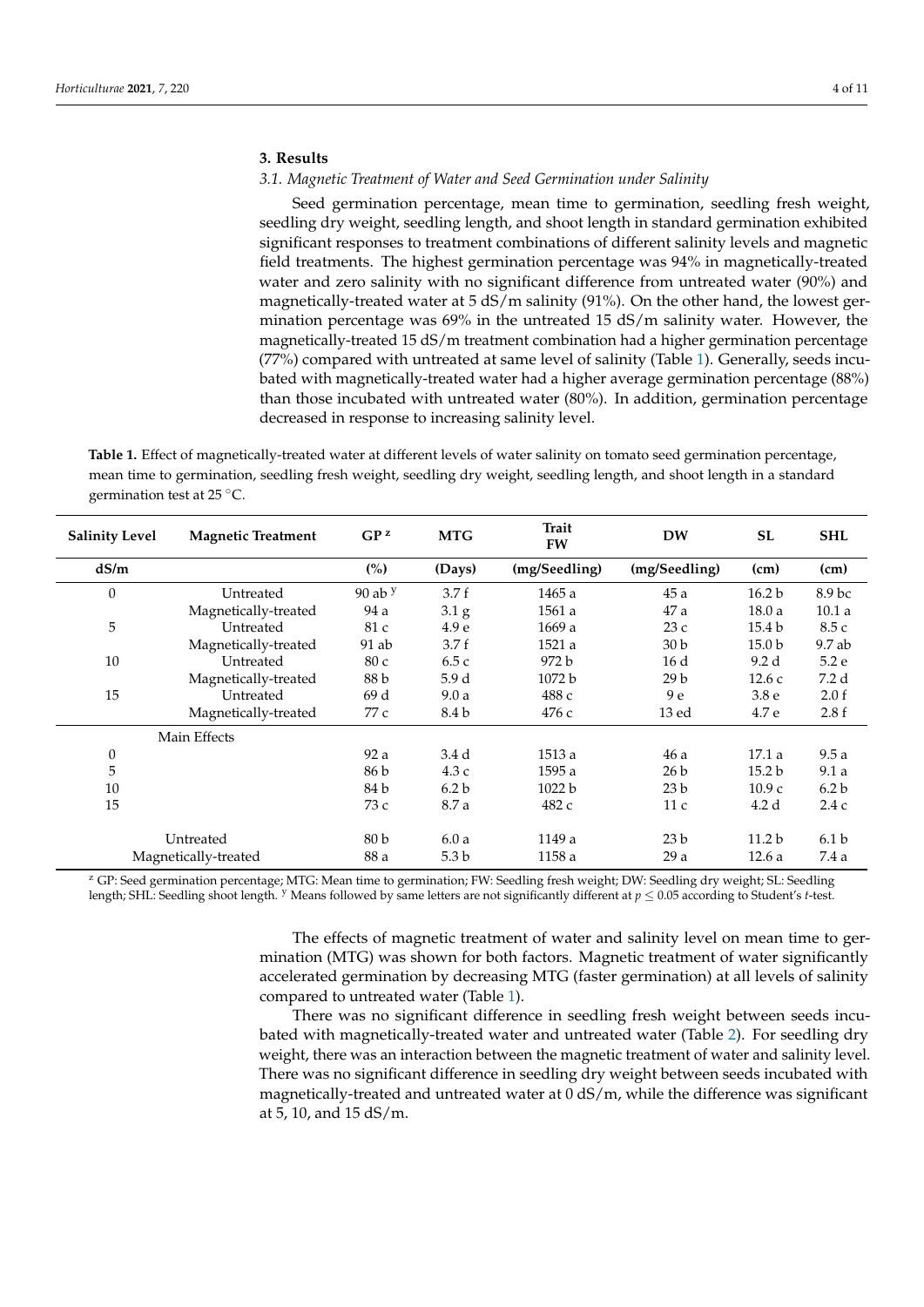| <b>Salinity Level</b> | <b>Magnetic Treatment</b> | $GP^z$      | <b>MTG</b>       | <b>Trait</b><br><b>FW</b> | <b>DW</b>       | <b>SL</b>         | <b>SHL</b>       |
|-----------------------|---------------------------|-------------|------------------|---------------------------|-----------------|-------------------|------------------|
| dS/m                  |                           | (%)         | (Days)           | (mg/Seedling)             | (mg/Seedling)   | (cm)              | (cm)             |
| $\boldsymbol{0}$      | Untreated                 | $87$ ab $y$ | 4.0 f            | 1215 b                    | 67b             | 15.2a             | 7.8 bc           |
|                       | Magnetically-treated      | 91 a        | 2.8 g            | 1324 b                    | 93 a            | 15.8a             | 8.7 b            |
| 5                     | Untreated                 | 82 b        | 5.0e             | 1636 a                    | 63 <sub>b</sub> | 16.0a             | $8.9$ ab         |
|                       | Magnetically-treated      | 91 a        | 3.6 f            | 1581 a                    | 84 a            | 16.6a             | 9.9a             |
| 10                    | Untreated                 | 72c         | 6.8c             | 966 с                     | 35c             | 11.0 <sub>b</sub> | 5.7 d            |
|                       | Magnetically-treated      | 85 ab       | 5.7 d            | 976 с                     | 62 b            | 12.3 <sub>b</sub> | 6.7 cd           |
| 15                    | Untreated                 | 56 d        | 9.6a             | 423 d                     | 39c             | 3.1 <sub>d</sub>  | 1.5f             |
|                       | Magnetically-treated      | 73 c        | 9.0 <sub>b</sub> | 336 d                     | 29c             | 6.3c              | 3.0 <sub>e</sub> |
|                       | Main Effects              |             |                  |                           |                 |                   |                  |
| $\boldsymbol{0}$      |                           | 89 a        | 3.4 d            | 1269 b                    | 80 a            | 15.5a             | 8.2 b            |
| 5                     |                           | 86 a        | 4.3c             | 1608 a                    | 73 a            | 16.3a             | 9.4a             |
| 10                    |                           | 78 b        | 6.2 <sub>b</sub> | 971 c                     | 48 b            | 11.6 <sub>b</sub> | 6.2c             |
| 15                    |                           | 64 c        | 9.3a             | 379 d                     | 34 с            | 4.7 c             | 2.3 <sub>d</sub> |
|                       | Untreated                 | 74 b        | 6.3a             | 1060a                     | 51 <sub>b</sub> | 11.3 <sub>b</sub> | 5.9 <sub>b</sub> |
| Magnetically-treated  |                           | 85 a        | 5.3 <sub>b</sub> | 1054a                     | 67 a            | 12.8a             | 7.1a             |

<span id="page-4-0"></span>**Table 2.** Seed germination percentage, mean time to germination, seedling fresh weight, seedling dry weight, seedling length, and shoot length in a standard germination test at 25 ◦C of magnetically-treated tomato seeds watered with different levels of salinity.

<sup>z</sup> GP: Seed germination percentage; MTG: Mean time to germination; FW: Seedling fresh weight; DW: Seedling dry weight; SL: Seedling length; SHL: Seedling shoot length. <sup>y</sup> Means followed by same letters are not significantly different at *p* ≤ 0.05 according to Student's *t*-test.

> For seedling length, there was a significant response with respect to the interaction between magnetic treatment of water and salinity levels. The seedling length of seeds germinated in magnetically-treated water was higher than those germinated in untreated water at 0 and 10  $dS/m$ , while the difference was not significant at 5 or 15  $dS/m$ .

> Shoot length was significantly increased when seeds were moistened with magneticallytreated water (7.4 cm) compared to seeds moistened with untreated water (6.1 cm) (Table [1\)](#page-3-0).

## *3.2. Magnetic Treatment of Seeds and Seed Germination under Salinity*

When seeds were exposed to a magnetic field before incubating them in the standard germination test at 25 ℃ on filter paper moistened with water with different levels of salinity, seed germination percentage was significantly increased by the magnetic treatment for the seeds at 5, 10, or 15 dS/m compared to untreated seeds. However, treating seeds with a magnetic device had no significant effect on seed germination percentage (91%) compared to untreated seeds (87%) (Table [2\)](#page-4-0). The reduction in germination percentage was more pronounced for seeds germinated under saline conditions without exposure to a magnetic field, compared to seeds exposed to a magnetic field.

Magnetic treatment of seeds significantly reduced the mean time to germination (MGT) at 25 °C compared to untreated seeds at 5 and 10 dS/m, but the difference was not significant at 0 or 15 dS/m. Seedling fresh weight was not significantly different between magnetically-treated (1060 mg/seedling) and untreated seeds (1054 mg/seedling).

For seedling dry weight, the effects of magnetic treatment and salinity level were significant. The seedling dry weight was significantly increased when seeds were treated with a magnetic device before incubating them with  $0, 5$ , or  $10 \text{ dS/m}$  saline solutions compared to untreated seeds, whereas at 15 dS/m, magnetic treatment of seeds did not affect seedling dry weight.

Seedling length increased significantly in response to magnetic treatment of seeds (12.8 cm/seedling) compared to untreated seeds (11.3 cm/seedling).

Seedling shoot length was significantly increased when seeds were exposed to a magnetic field (7.1 cm) compared to untreated seeds (5.9 cm). The shoot length was 7.1 cm/seedling for treated seeds and 5.9 cm/seedling for untreated seeds. The great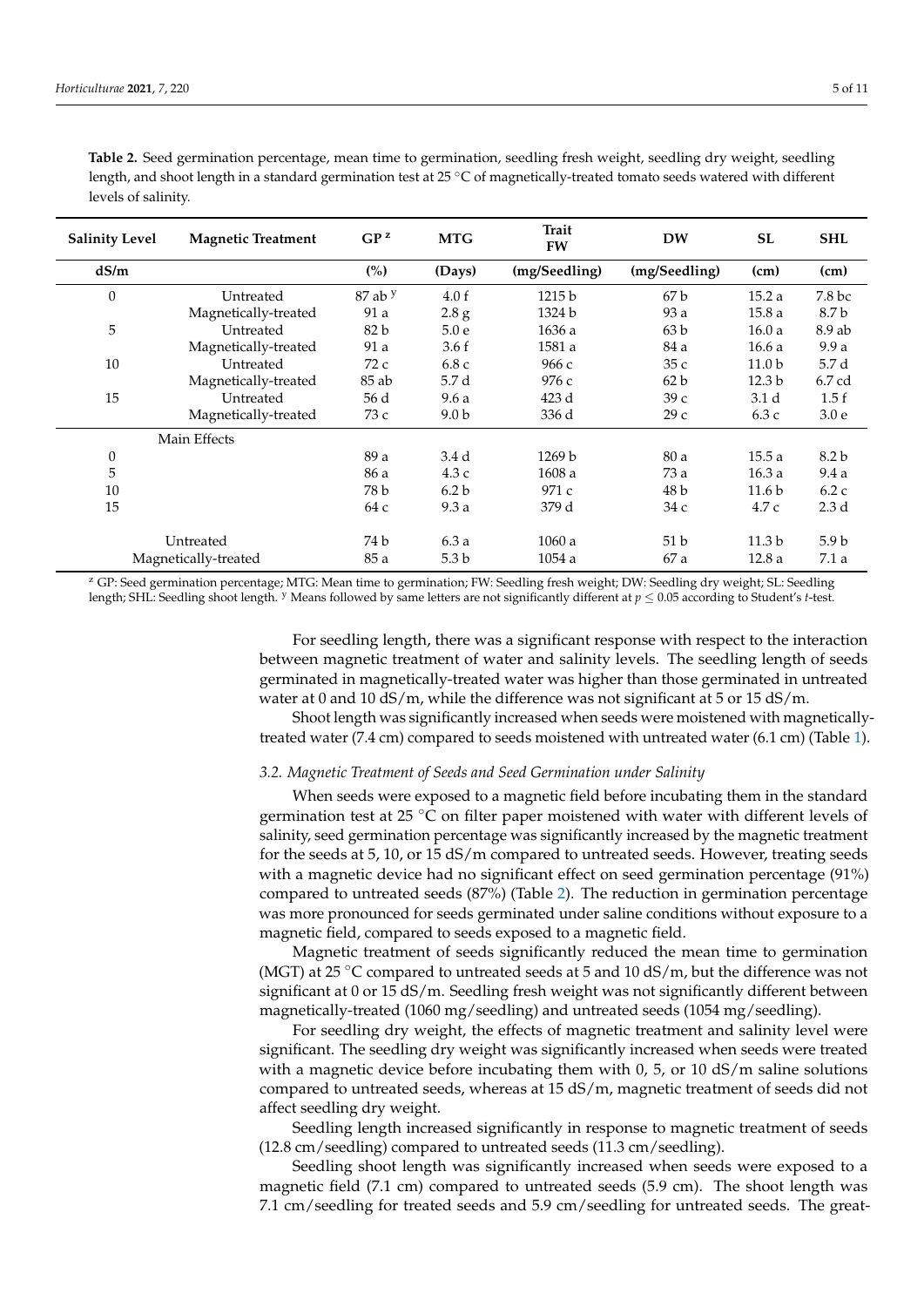est shoot length was 9.4 cm/seedling at 5 dS/m, while the lowest shoot length was 2.3 cm/seedling at 15 dS/m (Table [2\)](#page-4-0).

## *3.3. Salinity Level and Seed Germination*

Regardless of magnetic treatments (water or seeds), the increase in salinity level resulted in significant decreases in seed germination percentage, seedling fresh and dry weight, and seedling and shoot length, and increased MTG (the slower speed of germination). The maximum seed germination and seedling growth were at 0 dS/m, except for shoot length at 5 dS/m, while the minimum was at 15 dS/m.

#### *3.4. Magnetic Treatment of Water and Plant Growth and Yield under Salinity*

Plant height was significantly increased when plants were irrigated with magneticallytreated water compared to plants irrigated with untreated water, except for plants measured at days 17 and 24 after transplanting (Figure [1b](#page-5-0)). The salinity level of the irrigation water had no effect on plant height when plants were measured at days 10, 17, 24, and 30 (Figure [1a](#page-5-0)). At days 37, 43, and 50, plant height was significantly affected only when plants were irrigated with the highest level of salinity (15 ds  $m/m$ ). At days 57, 64, and 72, a significantly lower increase in plant height was noticed as the salinity level of irrigation water was increased (Figure [1\)](#page-5-0).

<span id="page-5-0"></span>

**Figure 1.** Plant height at different days after transplanting for tomato grown under four levels of **Figure 1.** Plant height at different days after transplanting for tomato grown under four levels of salinity (**a**) and for plants grown under magnetically-treated and untreated water (**b**). Numbers at salinity (**a**) and for plants grown under magnetically-treated and untreated water (**b**). Numbers at the top of the figures represent the LSD value at  $p < 0.05$ .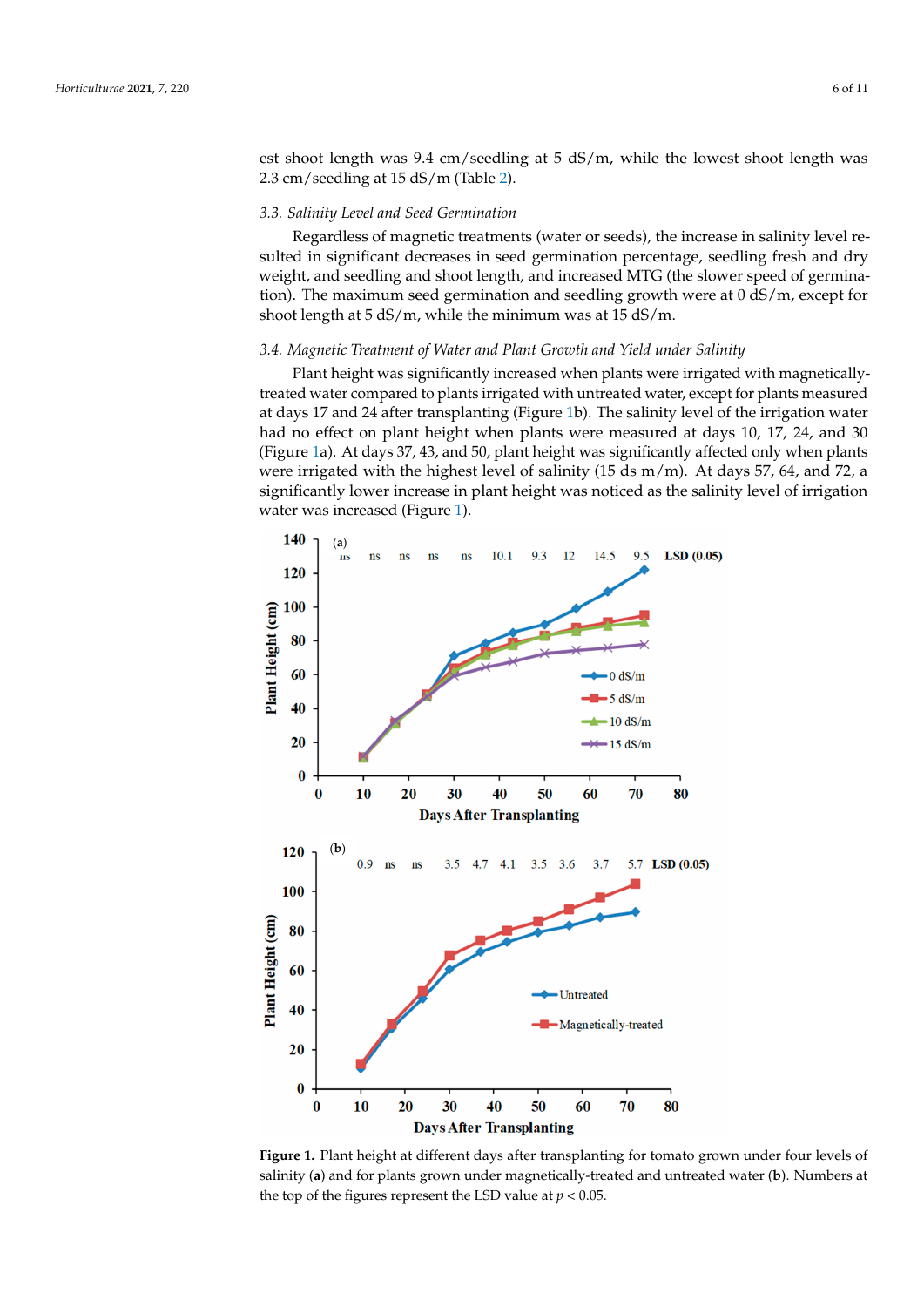Significant increases in plant stem diameter resulted when irrigating plants with magnetically-treated water (6.9 mm) compared to control plants (5.6 mm) (Table [3\)](#page-6-0). As the salinity level of the irrigation water increased, plant stem diameter at the end of the growing season significantly decreased. The greatest plant stem diameter (8.3 mm) was recorded for the plants irrigated with distilled water (0 dS/m), while the lowest plant stem diameter (4.3 mm) was recorded for the plants irrigated with the highest saline water (15 dS/m) (Table [3\)](#page-6-0).

| Salinity<br>Level    | <b>Magnetic Treatment</b> | <b>Stem Diameter</b> | <b>Plant Fresh</b><br>Weight | <b>Plant Dry</b><br>Weight | Fruit<br>Number | <b>Fruit Yield</b> |
|----------------------|---------------------------|----------------------|------------------------------|----------------------------|-----------------|--------------------|
| dS/m                 |                           | (mm)                 | (g/Plant)                    | (g/Plant)                  | (Number)        | (g/Plant)          |
| $\mathbf{0}$         | Untreated                 | 7.3 b <sup>z</sup>   | 231.9 <sub>b</sub>           | 68.9 <sub>b</sub>          | 14ab            | 1603 b             |
|                      | Magnetically-treated      | 9.3a                 | 295.7 a                      | 77.8 a                     | 19a             | 2324 a             |
| 5                    | Untreated                 | 6.3c                 | 110.1 d                      | 32.7 d                     | 12 <sub>b</sub> | 701 c              |
|                      | Magnetically-treated      | 7.3 <sub>b</sub>     | 169.9c                       | 39.9c                      | 15ab            | 1106 с             |
| 10                   | Untreated                 | 5.0 <sub>d</sub>     | 96.3 de                      | 26.2 de                    | 12 <sub>b</sub> | 321 d              |
|                      | Magnetically-treated      | 6.0c                 | 98.2 de                      | 31.4 cd                    | 11 <sub>b</sub> | 326 d              |
| 15                   | Untreated                 | 3.8 <sub>e</sub>     | 52.2 e                       | 17.1 e                     | 10 <sub>b</sub> | 216d               |
|                      | Magnetically-treated      | 5.0 <sub>d</sub>     | 61.4 de                      | 19.0 <sub>e</sub>          | 9 b             | 201 d              |
|                      | Main Effect               |                      |                              |                            |                 |                    |
| $\boldsymbol{0}$     |                           | 8.3 a                | 263.8a                       | 73.4 a                     | 17a             | 1964 a             |
| 5                    |                           | 6.8 <sub>b</sub>     | 140.0 <sub>b</sub>           | 36.3 <sub>b</sub>          | 14ab            | 904 b              |
| 10                   |                           | 5.5c                 | 97.2 <sub>bc</sub>           | 28.8 bc                    | $12$ bc         | 323c               |
| 15                   |                           | 4.3 d                | 56.8 c                       | 18.0c                      | 10 <sub>c</sub> | 208c               |
|                      | Untreated                 | 5.6 b                | 122.6 <sub>b</sub>           | 36.2 <sub>b</sub>          | 13a             | 710 b              |
| Magnetically-treated |                           | 6.9a                 | 156.3a                       | 42.1a                      | 14a             | 989 a              |

<span id="page-6-0"></span>**Table 3.** Plant stem diameter, plant fresh and dry weight, fruit number, and fruit yield of tomato plants irrigated with magnetically-treated water at different salinity levels in a greenhouse experiment.

<sup>z</sup> Means followed by same letters are not significantly different ( $p \le 0.05$ ) according to Student's *t*-test.

Plant fresh and dry weights were significantly increased ( $p \leq 0.05$ ) when plants were irrigated with magnetically-treated water  $(156.3 \text{ g and } 42.1 \text{ g})$  compared to plants irrigated with untreated water (122.6 g and 36.2 g), respectively (Table [3\)](#page-6-0). The increase in the salinity level of the irrigation water significantly decreased ( $p \leq 0.05$ ) plant fresh and dry weight from 263.8 g and 73.4 g at 0 dS/m to 56.8 g and 18 g at 15 dS/m (Table [3\)](#page-6-0).

For the fruit number per plant, there was no significant difference ( $p \leq 0.05$ ) in fruit number per plant for the plants irrigated with magnetically-treated water compared to those irrigated with untreated water. Both treatments had an average of 14 fruits/plant. The increase in the salinity level of the irrigation water significantly decreased ( $p \leq 0.05$ ) the fruit number per plant from the 17 fruits/plant at 0 dS/m to 10 fruits/plant at 15 dS/m (Table [3\)](#page-6-0).

Plants irrigated with magnetically-treated water had significantly higher ( $p \leq 0.05$ ) fruit yield (989 g/plant) than those irrigated with untreated water (710 g/plant). The increase in salinity level of irrigation water significantly decreased ( $p \leq 0.05$ ) fruit yield from 1964 g/plant at  $0 \text{ dS/m}$  to 208 g/plant at 15 dS/m (Table [3\)](#page-6-0).

## *3.5. Electrical Conductivity and pH of Growing Medium*

Applying magnetically-treated water to the growing medium significantly reduced  $(p \leq 0.05)$  the electrical conductivity (EC) in the medium compared to untreated water (Table [4\)](#page-7-0). The EC was 10.6 dS/m in medium irrigated with magnetically-treated water compared to 12.6 dS/m in medium irrigated with untreated water. The EC was significantly increased ( $p \le 0.05$ ) from 3.9 dS/m at a salinity level of 0 dS/m to 19.2 dS/m at a salinity level of 15 dS/m.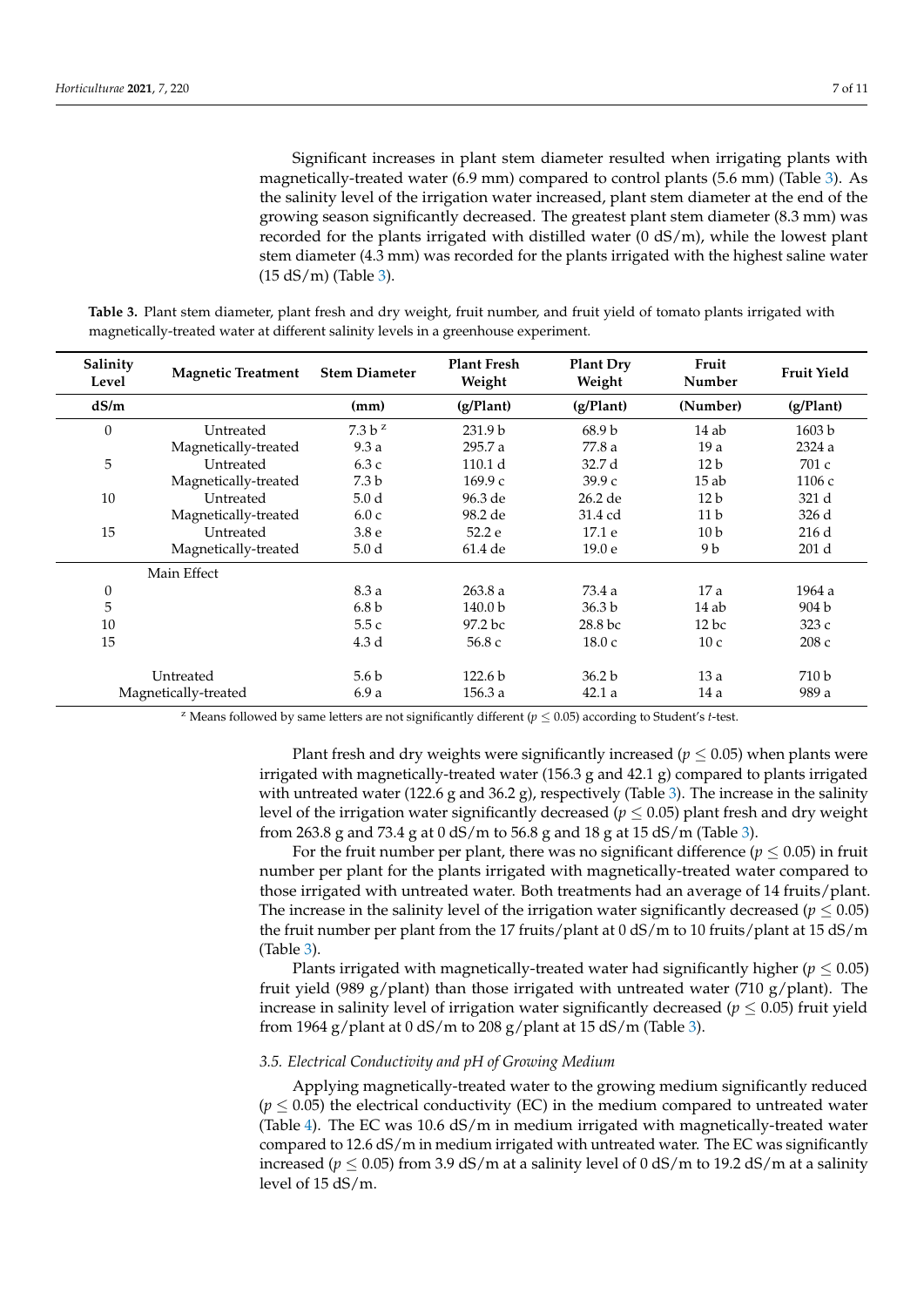| <b>Salinity Level</b> | <b>Magnetic Treatment</b> |                    | pH               |
|-----------------------|---------------------------|--------------------|------------------|
|                       | dS/m                      |                    | dS/m             |
| $\theta$              | Untreated                 | 4.3 g <sup>y</sup> | 5.6 <sub>b</sub> |
|                       | Magnetically-treated      | 3.3 h              | 5.7 ab           |
| 5                     | Untreated                 | 10.6 e             | $5.8$ ab         |
|                       | Magnetically-treated      | 7.7f               | 5.8 ab           |
| 10                    | Untreated                 | 15.4 c             | $5.9$ ab         |
|                       | Magnetically-treated      | 13.1 d             | 5.7 ab           |
| 15                    | Untreated                 | 20.4a              | 5.9a             |
|                       | Magnetically-treated      | 18.0 b             | 5.8 ab           |
| Main Effect           |                           |                    |                  |
| $\boldsymbol{0}$      |                           | 3.8 d              | 5.7 a            |
| 5                     |                           | 9.0c               | 5.6a             |
| 10                    |                           | 14.2 b             | 5.7 a            |
| 15                    |                           | 19.1 a             | 5.9a             |
|                       | Untreated                 | 12.6a              | 5.8a             |
|                       | Magnetically-treated      | 10.6 b             | 5.8a             |

<span id="page-7-0"></span>**Table 4.** The electrical conductivity and pH of the growing medium in the greenhouse experiment.

 $Z$  EC: Electrical conductivity of the growing medium.  $Y$  Means followed by same letters are not significantly different ( $p \leq 0.05$ ) according to Student's *t*-test.

For the pH of the growing medium, there was no significance when plants were irrigated with magnetically-treated water compared to untreated water (Table [4\)](#page-7-0). Similarly, the pH of the growing medium was not significantly different among salinity levels.

## **4. Discussion**

Many researchers have reported that salinity reduced seed germination performance, plant growth, and yield of many crop species [\[17,](#page-9-16)[18\]](#page-9-17). In the present study, the increase in salinity level decreased seed germination percentage, speed of germination (higher MTG), seedling fresh and dry weight, and seedling length in two laboratory experiments and decreased plant height, fresh and dry weight, stem diameter, and fruit number and yield in a greenhouse experiment. The reduction in fruit yield under salinity (89%) was the highest, while the reduction in seed germination percentage (21–28%) was the lowest. The reduction in plant growth and yield under salinity could be due to osmotic stress (causing water deficit), ion toxicity, and/or inhibition of cell division [\[18\]](#page-9-17). Salinity resulted in greatly delayed seed germination by increasing MTG by 60–63% and significantly reduced seedling and plant growth by 48–78%. There was a significant reduction in tomato shoot fresh and dry weight [\[19\]](#page-9-18) and stem and leaf dry weights [\[17\]](#page-9-16) in response to salinity stress. The reduction in germination percentage and the delay in the speed of germination under salinity may be due to the osmotic stress of the high salt solutions, hindering water uptake by seeds [\[18\]](#page-9-17). Late-germinated imbibed seeds are likely susceptible to fungal infection and consequently may lose germination ability [\[20,](#page-9-19)[21\]](#page-9-20).

A technology of magnetization applied to either water or seeds has been shown to significantly improve seed germination, emergence, and plant growth of many species [\[2](#page-9-1)[,3,](#page-9-7)[7](#page-9-5)[,22](#page-9-21)[,23\]](#page-9-22). In the present study, a magnetic field was applied to water or seeds to study its effectiveness on seed germination and seedling growth under a range of salinity stress (0, 5, 10, and 15 dS/m) in two laboratory experiments and on plant growth and yield in a greenhouse experiment.

In the two laboratory experiments, application of a magnetic field to either water or seeds significantly improved germination percentage by 10–17% only under salinity stress, but was not significant under no salinity stress (0 dS/m). Regarding the speed of germination, magnetically-treated water or seeds reduced MTG by 9–30% (higher speed of germination) under salinity conditions of 0, 5, and 10 dS/m. Magnetizing water or seeds had little impact on MTG under severe salinity stress (15 dS/m). Magnetic treatment of water has increased seed germination percentage, seedling vigor index, speed of germination, and emergence rate index in many crop species [\[24–](#page-10-0)[26\]](#page-10-1). Other researchers have also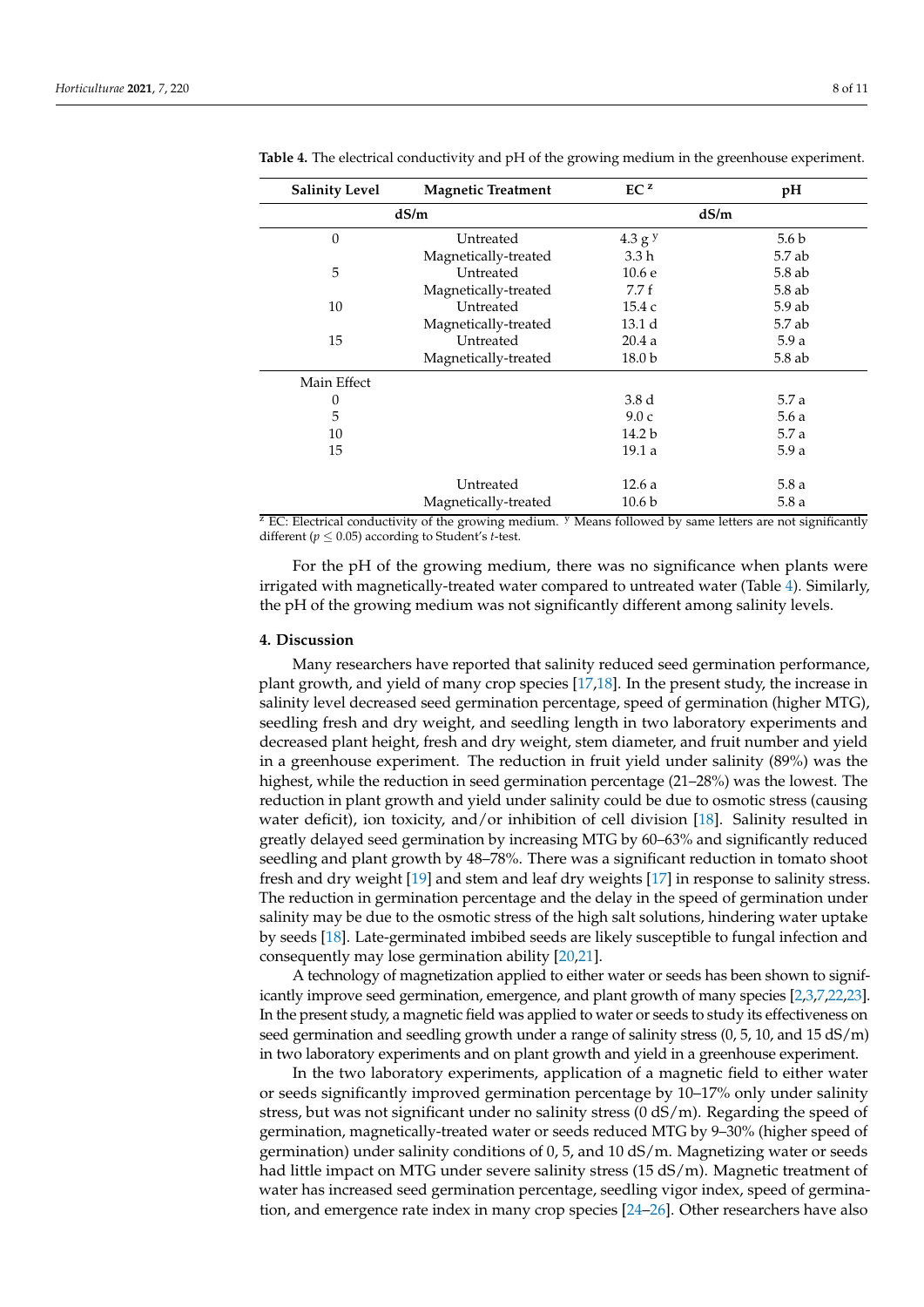shown that magnetic treatment of seeds, rather than water, improved the seed germination and speed of germination of several crops [\[3](#page-9-7)[,22](#page-9-21)[,23](#page-9-22)[,27](#page-10-2)[,28\]](#page-10-3). The applied magnetic field to seeds may interact with ions in the cell membrane of the seed embryo, inducing osmotic pressure and ionic concentration on both sides of the membrane [\[29\]](#page-10-4) or increase water uptake by seeds [\[30\]](#page-10-5). In the present study, the improvement in seed germination and speed of germination by magnetic treatment of water or seeds was more pronounced under salinity stress.

Magnetic treatment of water or seeds had an inconsistent effect on seedling fresh weight but significantly improved seedling dry weight under salinity levels of 5 and 10 dS/m. Neither treatment had an effect at the highest salinity level (15 dS/m). Similarly, magnetic field application to water or seeds had a positive effect on the seedling length and shoot length only under salinity levels of 10 or 15 dS/m. Other researchers found that magnetically-treated water increased seedling length compared with untreated water [\[12](#page-9-11)[,13\]](#page-9-12). Magnetic treatment of seeds also increased seedling fresh and dry weight [\[31\]](#page-10-6), stimulated dry matter production and improved its partitioning [\[32\]](#page-10-7), and increased seedling length and dry weight of chickpea [\[33\]](#page-10-8). The results of the present study indicated that magnetization of water or seeds had a greater impact under salinity stress.

In the greenhouse experiment, irrigating tomato plants with magnetically-treated water improved plant growth and yield. Plants irrigated with magnetically-treated water grew taller than those irrigated with untreated water when plants were sampled at 30, 37, 43, 50, 57, 63, and 72 d after transplanting, averaged over all levels of salinity. Similarly, the height of tomato plants irrigated with magnetically-treated water was significantly higher than plants irrigated with untreated water [\[34\]](#page-10-9). Using magnetized irrigation water also improved plant stem diameter and plant fresh and dry weight. These results were in agreement with previous studies on different crops such as lentil [\[2\]](#page-9-1), snow pea and chickpea [\[25\]](#page-10-10), and tomato [\[35\]](#page-10-11), showing an increase in fresh and dry weight of plants irrigated with magnetized water. Treating irrigation water with a magnetic field improved the vegetative growth [\[5\]](#page-9-3) and resulted in taller and heavier plants and increased the yield and yield components of several crops [\[36\]](#page-10-12). Using magnetically-treated irrigation water did not significantly change fruit number. However, irrigating plants with magnetically-treated water improved fruit yield only under 0 and  $5 dS/m$  salinity, but had no significant effect under high salinity stress (10 and 15 dS/m). These results indicated that the magnetization of water can be an effective technique to improve the yield of crops irrigated with zero or moderately saline water and can be an effective method to alleviate the negative impact of saline irrigation water on crop productivity. The irrigation water and extensive use of fertilizers are major causes of land salinization and degradation in the arid and semiarid region of Jordan, where vegetable crops are grown under irrigation [\[37,](#page-10-13)[38\]](#page-10-14).

#### **5. Conclusions**

Salinity stress reduced seed germination, speed of germination, and all parameters of plant growth and fruit yield of tomatoes. The speed of germination, seedling and plant growth, and fruit yield had the highest reduction under salinity, while seed germination percentage had the lowest reduction. Magnetic treatment of water or seeds improved seed germination percentage, speed of germination, and seedling growth in two laboratory experiments, especially under salinity stress of 5 and 10 dS/m. Magnetic treatment of water or seeds were effective methods to enhance the seed germination of tomatoes. In the greenhouse experiment, magnetic treatment of water was effective in improving fruit yield only under zero or moderate salinity stress.

**Author Contributions:** Conceptualization, N.H.S.; methodology, N.H.S., M.M.I.B.H. and I.M.M.; software, N.H.S.; validation, N.H.S., M.M.I.B.H., and I.M.M.; formal analysis, N.H.S. and M.M.I.B.H.; investigation, M.M.I.B.H.; resources, N.H.S.; data curation, N.H.S. and M.M.I.B.H.; writing—original draft preparation, N.H.S. and M.M.I.B.H.; writing—review and editing, N.H.S., M.M.I.B.H. and I.M.M.; visualization, N.H.S. and M.M.I.B.H.; supervision, N.H.S., M.M.I.B.H. and I.M.M.; project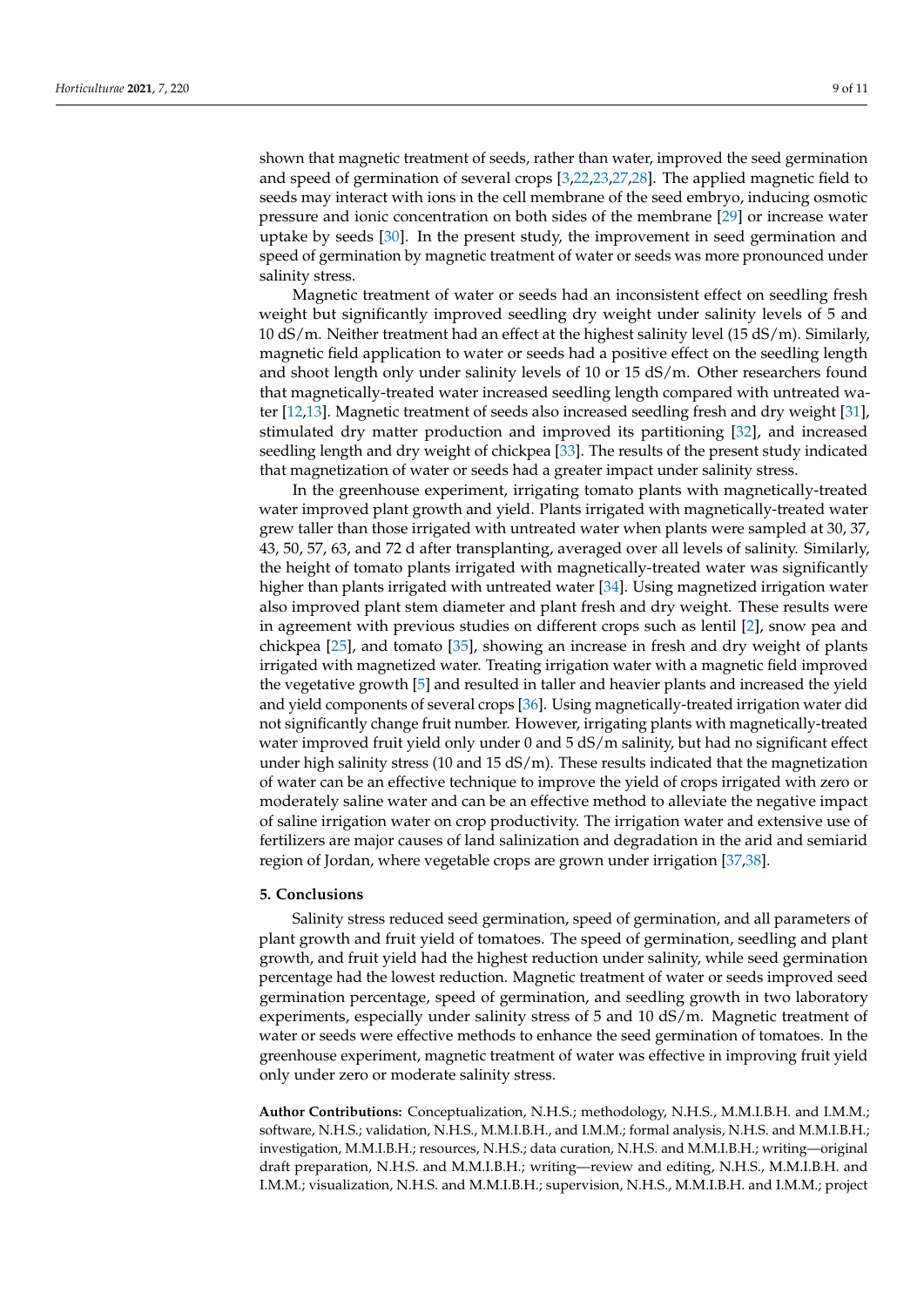administration, N.H.S. and M.M.I.B.H.; funding acquisition, N.H.S. and I.M.M. All authors have read and agreed to the published version of the manuscript.

**Funding:** This research was funded by the Deanship of Research at Jordan University of Science and Technology, grant number 341/2017.

**Institutional Review Board Statement:** Not applicable.

**Informed Consent Statement:** Not applicable.

**Data Availability Statement:** The study did not report any data.

**Acknowledgments:** Extended thanks to the Deanship of Research at Jordan University of Science and Technology for the financial support (Grant Number 341/2017).

**Conflicts of Interest:** The authors declare no conflict of interest.

#### **References**

- <span id="page-9-0"></span>1. Abu Zurayk, I. *A Study of the Impact of Salinity on Growth and Development of Important Tomato and Banana Cultivars of the Jordan Valley with an Assessment of the Efficacy of Biostimulants as Ameliorants for Increased Tolerance to Salinity*; Stellenbosch University: Stellenbosch, South Africa, 2019.
- <span id="page-9-1"></span>2. Qados, A.A.; Hozayn, M. Magnetic water technology, a novel tool to increase growth, yield and chemical constituents of lentil (*Lens esculenta*) under greenhouse condition. *Am. Eurasian J. Agric. Environ. Sci.* **2010**, *7*, 457–462.
- <span id="page-9-7"></span>3. Martinez, E.; Carbonell, M.; Flórez, M.; Amaya, J.; Maqueda, R. Germination of tomato seeds (*Lycopersicon esculentum* L.) under magnetic field. *Int. Agrophys.* **2009**, *23*, 45–49.
- <span id="page-9-2"></span>4. Sarraf, M.; Kataria, S.; Taimourya, H.; Santos, L.O.; Menegatti, R.D.; Jain, M.; Ihtisham, M.; Liu, S. Magnetic Field (MF) Applications in Plants: An Overview. *Plants* **2020**, *9*, 1139. [\[CrossRef\]](http://doi.org/10.3390/plants9091139)
- <span id="page-9-3"></span>5. El-Yazied, A.A.; El-Gizawy, A.; Khalf, S.; El-Satar, A.; Shalaby, O. Effect of magnetic field treatments for seeds and irrigation water as well as N, P and K levels on productivity of tomato plants. *J. Appl. Sci. Res.* **2012**, *8*, 2088–2099.
- <span id="page-9-4"></span>6. Kelly, A.F.; George, R.A. *Encyclopaedia of Seed Production of World Crops*; John Wiley and Sons: Hoboken, NJ, USA, 1998.
- <span id="page-9-5"></span>7. Pietruszewski, S.; Kania, K. Effect of magnetic field on germination and yield of wheat. *Int. Agrophys* **2010**, *24*, 297–302.
- <span id="page-9-6"></span>8. Hozayn, M.; El-Monem, A.A.; Elwia, T.; El-Shatar, M. Future of magnetic agriculture in arid and semi arid regions (case study). *Sci. Pap. Ser. A Agron.* **2014**, *57*, 197–204.
- <span id="page-9-8"></span>9. Yao, Y.; Li, Y.; Yang, Y.; Li, C. Effect of seed pretreatment by magnetic field on the sensitivity of cucumber (*Cucumis sativus*) seedlings to ultraviolet-B radiation. *Environ. Exp. Bot.* **2005**, *54*, 286–294. [\[CrossRef\]](http://doi.org/10.1016/j.envexpbot.2004.09.006)
- <span id="page-9-9"></span>10. Al-Shrouf, A. The effect of magnetic treatment of irrigation water on cucumber production and water productivity. In Proceedings of the International Conference on Agricultural Engineering: New Technologies for Sustainable Agricultural Production and Food Security, Muscat, Oman, 24–26 February 2013; pp. 111–117.
- <span id="page-9-10"></span>11. Asgharipour, M.R.; Omrani, M.R. Effects of seed pretreatment by stationary magnetic fields on germination and early growth of lentil. *Aust. J. Basic Appl. Sci.* **2011**, *5*, 1650–1654.
- <span id="page-9-11"></span>12. Hozayn, M.; EL-Mahdy, A.A.; Abdel-Rahman, H. Effect of magnetic field on germination, seedling growth and cytogenetic of onion (*Allium cepa* L.). *Afr. J. Agric. Res.* **2015**, *10*, 849–857. [\[CrossRef\]](http://doi.org/10.5897/AJAR2014.9383)
- <span id="page-9-12"></span>13. Nasher, S.H. The effect of magnetic water on growth of chick-pea seeds. *Eng. Technol. J.* **2008**, *26*, 1125–1130.
- <span id="page-9-13"></span>14. Oldacay, S.; Erdem, G. Evaluation of chlorophyll contents and peroxides activities in I (*Helianthus annuus* L.) genotypes exposed to radiation and magnetic field. *Pak. J. Appl. Sci* **2002**, *2*, 934–937.
- <span id="page-9-14"></span>15. Fanous, N.E.; Mohamed, A.A.; Shaban, K.A. Effect of magnetic treatment of irrigation ground water on soil salinity, nutrients, water productivity and yield fruit trees at sandy soil. *Egypt. J. Soil Sci.* **2017**, *57*, 113–123. [\[CrossRef\]](http://doi.org/10.21608/ejss.2017.1528)
- <span id="page-9-15"></span>16. ISTA (International Seed Testing Association). *International Rules for Seed Testing*; ISTA: Bassersdorf, Switzerland, 2010.
- <span id="page-9-16"></span>17. Hajer, A.; Malibari, A.A.; Al-Zahrani, H.S.; Almaghrabi, O.A. Responses of three tomato cultivars to sea water salinity 1. Effect of salinity on the seedling growth. *Afr. J. Biotechnol.* **2006**, *5*, 855–861.
- <span id="page-9-17"></span>18. Romero-Aranda, R.; Soria, T.; Cuartero, J. Tomato plant-water uptake and plant-water relationships under saline growth conditions. *Plant Sci.* **2001**, *160*, 265–272. [\[CrossRef\]](http://doi.org/10.1016/S0168-9452(00)00388-5)
- <span id="page-9-18"></span>19. Bolarin, M.; Perez-Alfocea, F.; Cano, E.; Estan, M.; Caro, M. Growth, fruit yield, and ion concentration in tomato genotypes after pre-and post-emergence salt treatments. *J. Am. Soc. Hortic. Sci.* **1993**, *118*, 655–660. [\[CrossRef\]](http://doi.org/10.21273/JASHS.118.5.655)
- <span id="page-9-19"></span>20. Cuartero, J.; Fernández-Muñoz, R. Tomato and salinity. *Sci. Hortic.* **1998**, *78*, 83–125. [\[CrossRef\]](http://doi.org/10.1016/S0304-4238(98)00191-5)
- <span id="page-9-20"></span>21. El-Habbasha, K.; Shaheen, A.; Rizk, F. Germination of some tomato cultivars as affected by salinity stress condition. *Egypt. J. Hortic.* **1996**, *23*, 179–190.
- <span id="page-9-21"></span>22. Aladjadjiyan, A. Study of the influence of magnetic field on some biological characteristics of *Zea mais*. *J. Cent. Eur. Agric.* **2002**, *3*, 89–94.
- <span id="page-9-22"></span>23. Podlesny, J.; Pietruszewski, S.; Podlesna, A. Efficiency of the magnetic treatment of broad bean seeds cultivated under experimental plot conditions. *Int. Agrophys.* **2004**, *18*, 65–72.